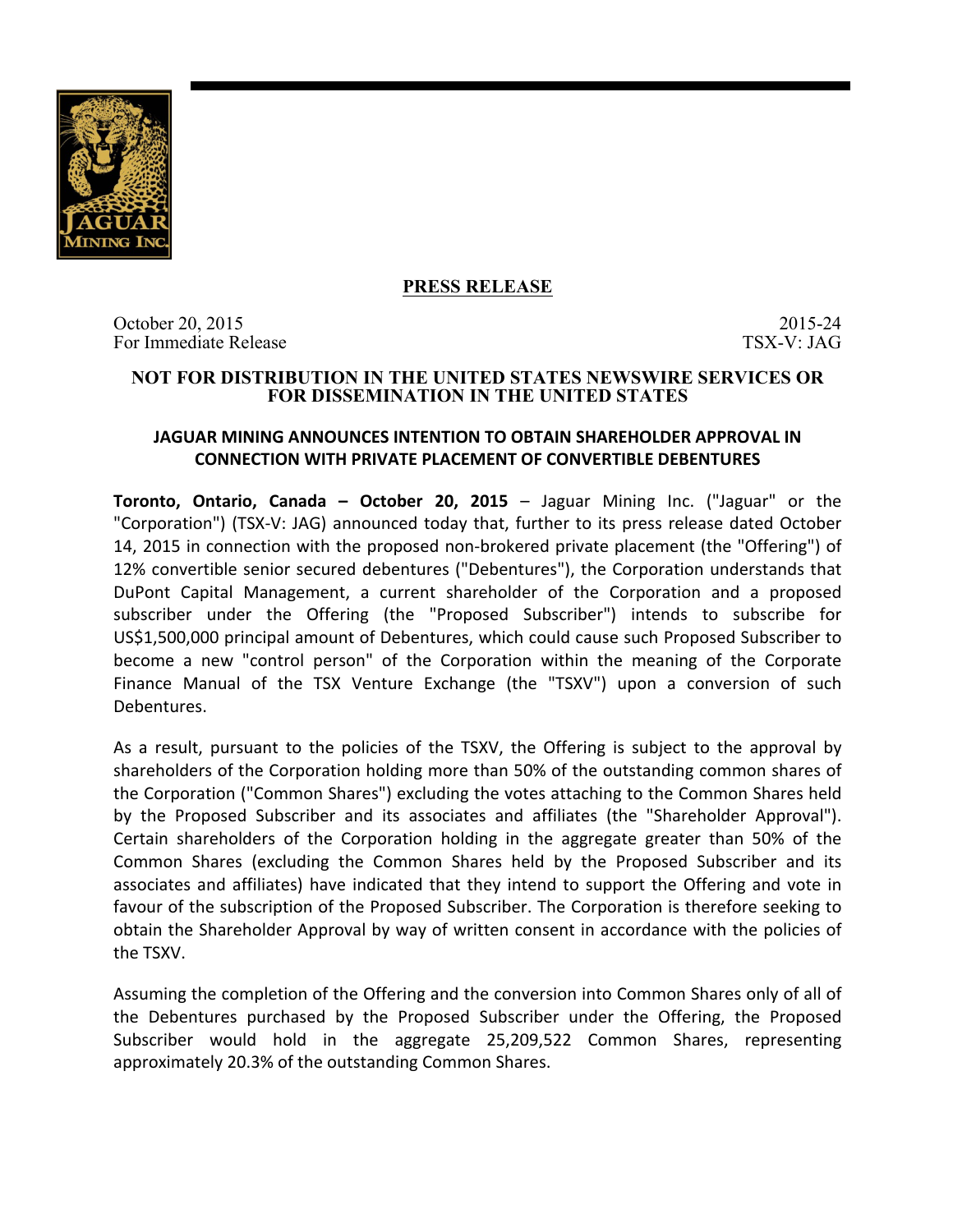In addition to the requirement that the Shareholder Approval be obtained, completion of the Offering is subject to a number of conditions, including the final acceptance of the TSXV, obtaining exemptive relief from the Ontario Securities Commission in respect of the minority approval requirements under Multilateral Instrument 61-101 and obtaining written consents from a majority of the disinterested minority shareholders in respect of the proposed subscription by Outrider Management, LLC, all as more particularly set out in the Corporation's press releases dated September 14, 2015, September 18, 2015, September 24, 2015 and October 14, 2015, the disclosure document dated September 24, 2015 and material change report dated September 24, 2015, all of which are available under the Corporation's issuer profile on SEDAR at www.sedar.com.

This news release shall not constitute an offer to sell or the solicitation of an offer to buy any securities in any jurisdiction.

## **About Jaguar Mining Inc.**

Jaguar is a gold producer with mining operations in a prolific greenstone belt in the state of Minas Gerais, Brazil. Additionally, Jaguar wholly owns the large-scale Gurupi Development Project in the state of Maranhão, Brazil. In total, the Corporation owns mineral claims covering an area of approximately 197,000 hectares. Additional information is available on the Corporation's website at www.jaguarmining.com.

#### **FOR FURTHER INFORMATION PLEASE CONTACT:**

Derrick Weyrauch Chief Financial Officer (416) 628-9601 dweyrauch@jaguarmining.com

#### *FORWARD-LOOKING STATEMENTS*

*Certain statements in this news release constitute "Forward-Looking Statements" within the meaning of the U.S. Private Securities Litigation Reform Act of 1995 and applicable Canadian* securities legislation. Such statements constitute forward-looking statements (forecasts) under *applicable securities laws relating to future events or future performance and, in this news* release, *include comments with respect to (i)* the Debentures and the Offering, (ii) the participation of the Proposed Subscriber and Outrider Management, LLC in the Offering, the amounts of such subscriptions and the expected ownership of Common Shares by the Proposed Subscriber resulting from the Offering and the conversion of the Debentures into Common Shares, (iii) the seeking of the consent of shareholders by way of written consent in satisfaction of the Shareholder Approval and the seeking of consent of the disinterested minority *shareholders with respect to the subscription by Outrider Management, LLC, and (iv) regulatory* approvals being obtained, including from the Ontario Securities Commission and the TSXV, and the timing and terms of such approvals. Forward-looking statements can generally be identified *by* the use of words such as "expected", "forecasted", "targeted", "approximately", "intends", "plans", "anticipates", "projects", "continue", "estimate", "believe" or variations of such words and phrases, or statements that certain actions, events or results "may", "could", "would",